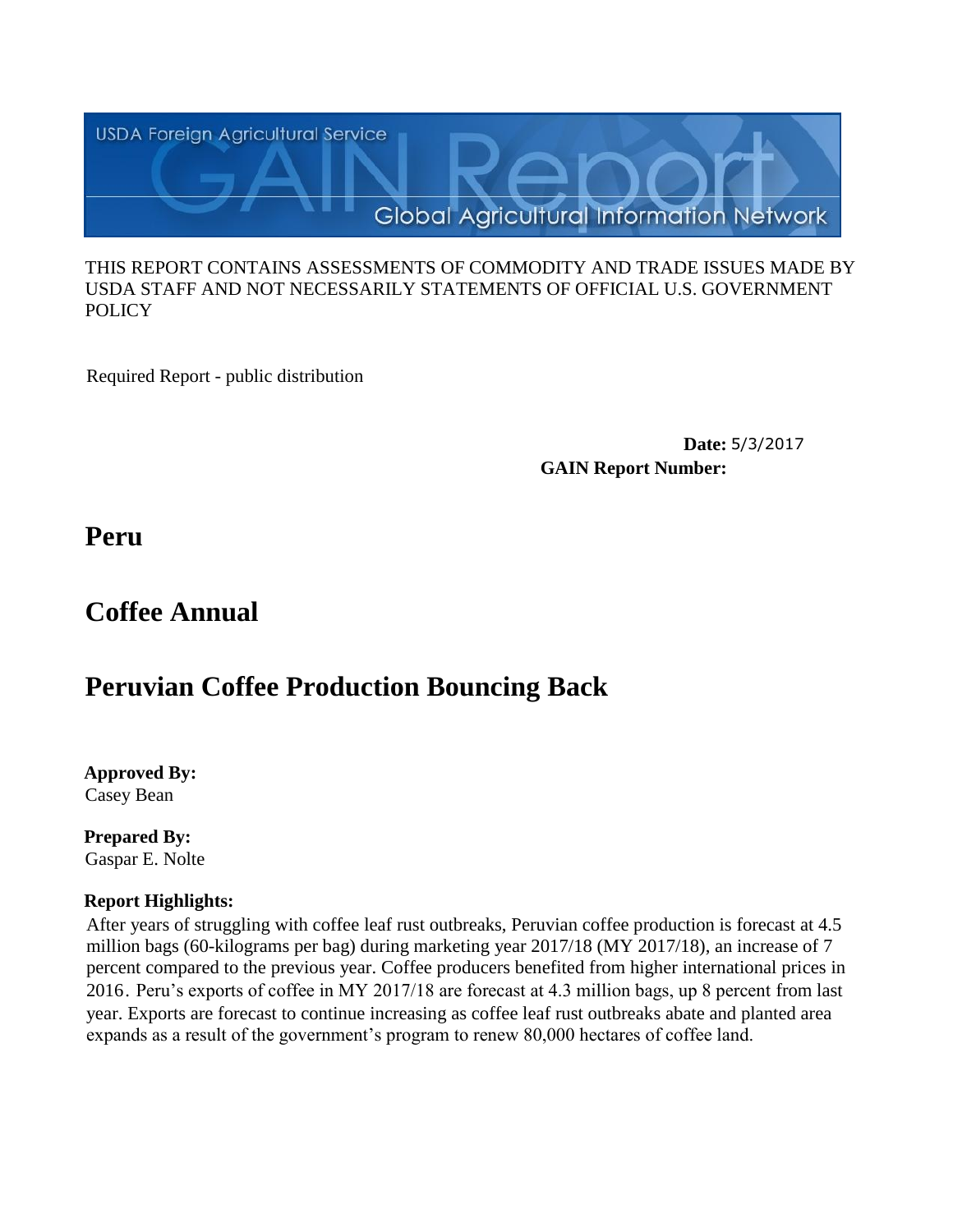#### **Executive Summary:**

Coffee production in marketing year (MY) 2017/18 (April/March) is forecast at 4.5 million bags (60 kilograms per bag), an increase of 7 percent compared to the previous year. Peru's coffee production is bouncing back from the coffee leaf rust (*Hemileia vastatrix)* outbreak that affected almost 50 percent of the crop in MY2013/2014.

Domestic consumption in MY 2017/18 is estimated at 180,000 bags, increasing 10,000 bags compared to MY 2016/17. While overall coffee consumption remains low, it has nonetheless doubled in the past five years. Peru, with a population of 30 million, has an annual per capita consumption of 650 grams.

Peru's exports of coffee in MY 2017/18 are forecast at 4.3 million bags, up 8 percent compared to our MY 2016/17 estimate. Export volumes are forecast to continue increasing as the coffee leaf rust outbreak abates and planted area expands as a result of the government's program to renew 80,000 hectares of coffee land.

Peru's total calendar year (CY) 2016 exports reached 4 million bags (240,220 MT). The United States was the lead market for Peruvian coffee, accounting for 27 percent of total exports. Germany and Belgium were also important export markets with 25 and 10 percent of exports respectively. Export prices for Peruvian coffee averaged \$3,164 per metric ton in CY 2016, five percent lower than CY 2015.

#### **Commodities:**

Select

### **Production:**

| Coffee, Green                     | 2015/2016            |                 | 2016/2017            |                 | 2017/2018<br>Apr 2017 |                 |  |
|-----------------------------------|----------------------|-----------------|----------------------|-----------------|-----------------------|-----------------|--|
| <b>Market Begin Year</b>          | Apr 2015             |                 | Apr 2016             |                 |                       |                 |  |
| Peru                              | <b>USDA Official</b> | <b>New Post</b> | <b>USDA Official</b> | <b>New Post</b> | <b>USDA Official</b>  | <b>New Post</b> |  |
| <b>Area Planted</b>               | 0                    | 380             | $\mathbf{0}$         | 380             | $\mathbf{0}$          | 385             |  |
| <b>Area Harvested</b>             | $\Omega$             | 355             | $\theta$             | 355             | $\Omega$              | 360             |  |
| <b>Bearing Trees</b>              | $\Omega$             | 610             | $\theta$             | 610             | $\mathbf{0}$          | 613             |  |
| <b>Non-Bearing Trees</b>          | $\Omega$             | 35              | $\theta$             | 35              | $\mathbf{0}$          | 38              |  |
| <b>Total Tree Population</b>      | $\Omega$             | 645             | $\theta$             | 645             | $\Omega$              | 651             |  |
| <b>Beginning Stocks</b>           | 4                    | 4               | 44                   | 8               | $\mathbf{0}$          | 38              |  |
| <b>Arabica Production</b>         | 3500                 | 3050            | 3800                 | 4200            | $\theta$              | 4500            |  |
| <b>Robusta Production</b>         | $\Omega$             | $\Omega$        | $\theta$             | $\theta$        | $\mathbf{0}$          | 0               |  |
| <b>Other Production</b>           | $\Omega$             | $\Omega$        | $\theta$             | $\theta$        | $\mathbf{0}$          | $\mathbf{0}$    |  |
| <b>Total Production</b>           | 3500                 | 3050            | 3800                 | 4200            | $\Omega$              | 4500            |  |
| <b>Bean Imports</b>               | $\Omega$             | $\Omega$        | $\Omega$             | $\Omega$        | $\mathbf{0}$          | $\mathbf{0}$    |  |
| <b>Roast &amp; Ground Imports</b> | $\overline{0}$       | $\theta$        | $\mathbf{0}$         | $\mathbf{0}$    | $\mathbf{0}$          | $\mathbf{0}$    |  |
| <b>Soluble Imports</b>            | $\Omega$             | $\theta$        | $\theta$             | $\theta$        | $\mathbf{0}$          | $\mathbf{0}$    |  |
| <b>Total Imports</b>              | $\Omega$             | $\Omega$        | $\theta$             | $\theta$        | $\mathbf{0}$          | $\Omega$        |  |
| <b>Total Supply</b>               | 3504                 | 3054            | 3844                 | 4208            | $\mathbf{0}$          | 4538            |  |
| <b>Bean Exports</b>               | 3300                 | 2876            | 3600                 | 4000            | $\mathbf{0}$          | 4315            |  |
| Rst-Grnd Exp.                     | $\theta$             | $\theta$        | $\mathbf{0}$         | 0               | $\mathbf{0}$          | $\mathbf{0}$    |  |
| <b>Soluble Exports</b>            | $\mathbf{0}$         | $\theta$        | $\overline{0}$       | $\overline{0}$  | $\overline{0}$        | $\mathbf{0}$    |  |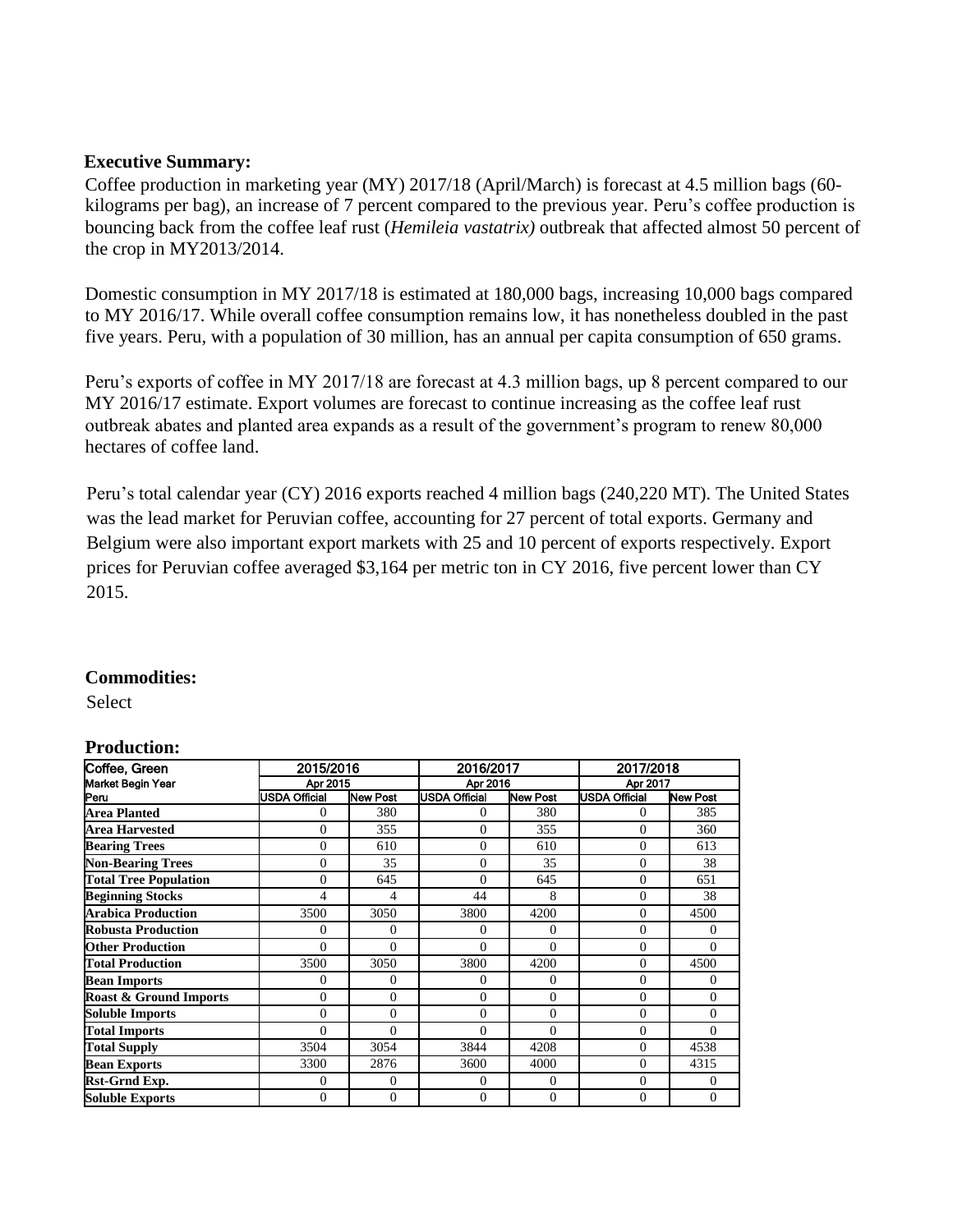| <b>Total Exports</b>                          | 3300 | 2876 | 3600 | 4000 |  | 4315 |  |  |  |
|-----------------------------------------------|------|------|------|------|--|------|--|--|--|
| <b>Rst, Ground Dom. Consum</b>                | 10   | 10   |      | 10   |  | 10   |  |  |  |
| <b>Soluble Dom. Cons.</b>                     | 150  | 160  | 160  | 160  |  | 170  |  |  |  |
| <b>Domestic Consumption</b>                   | 160  | 170  | 169  | 170  |  | 180  |  |  |  |
| <b>Ending Stocks</b>                          | 44   |      | 75   | 38   |  | 43   |  |  |  |
| <b>Total Distribution</b>                     | 3504 | 3054 | 3844 | 4208 |  | 4538 |  |  |  |
|                                               |      |      |      |      |  |      |  |  |  |
| (1000 HA), (MILLION TREES), (1000 60 KG BAGS) |      |      |      |      |  |      |  |  |  |

Coffee production in marketing year (MY) 2017/18 (April/March) is forecast at 4.5 million bags (60 kilograms per bag), increasing seven percent compared to the previous year. Peru's coffee production is bouncing back from the coffee leaf rust (*Hemileia vastatrix)* outbreak that affected almost 50 percent of the crop in MY2013/2014.

Harvested area in MY 2017/18 is forecast at 360,000 hectares, a slight increase compared to the previous year. As part of the Ministry of Agriculture's program to recover from coffee rust, producers received plants and fertilizer to replant and cultivate new areas. Harvesting commences in April and peaks in the June-September period; about 85 percent of the crop is brought in between April and July.

Peru continues combating the rust outbreak that first affected plantations in MY2013/14. Coffee rust arrived from Central America and entered Peru through the northern border of the country, spreading quickly to the south. Along with the presence of moisture, *Hemileia vastatrix* requires temperatures of between 10 and 35 degree Celsius. Reduced moisture after the fungus spore germination begins will inhibit the infection process. Under extreme conditions, the disease will kill a tree. Normally, the loss in leaf foliage diminishes the plant's ability to photosynthesize and store energy for fruit production, resulting in vastly lower yields.

While coffee production occurs throughout the eastern slope of the Andes, production is concentrated in three main growing areas. Coffee production is gradually shifting from Chanchamayo (i.e., one of the nine provinces of the Junín region) in Peru's central highlands to the northern highlands of the Amazonas and San Martín regions. Although Chanchamayo still accounts for 16 percent of overall production, Amazonas and San Martín combined now account for 47 percent of national production.

Peru produces almost exclusively Arabica coffee, of which over seventy percent is of the *typica* variety followed by *caturra* (20 percent), and others (10 percent). Roughly 75 percent of Peruvian coffee cultivation occurs between 1,000 and 1,800 meters above sea level. Most coffee is shade grown and plant density on farms averages 2,000 plants per hectare. Coffee in Peru remains largely hand-picked and sun dried.

The majority of Peru's coffee producers are small farmers. These producers cultivate coffee on plots of land averaging three hectares. Poor access to credit places constraints on many of the smaller coffee producers. Peru's private banks reportedly refuse to accept untitled land as loan collateral, forcing most producers to obtain credit either from coffee buyers or informal lenders. The result of which is that small producers are burdened with fixed-price sales contracts and or high repayment interest rates.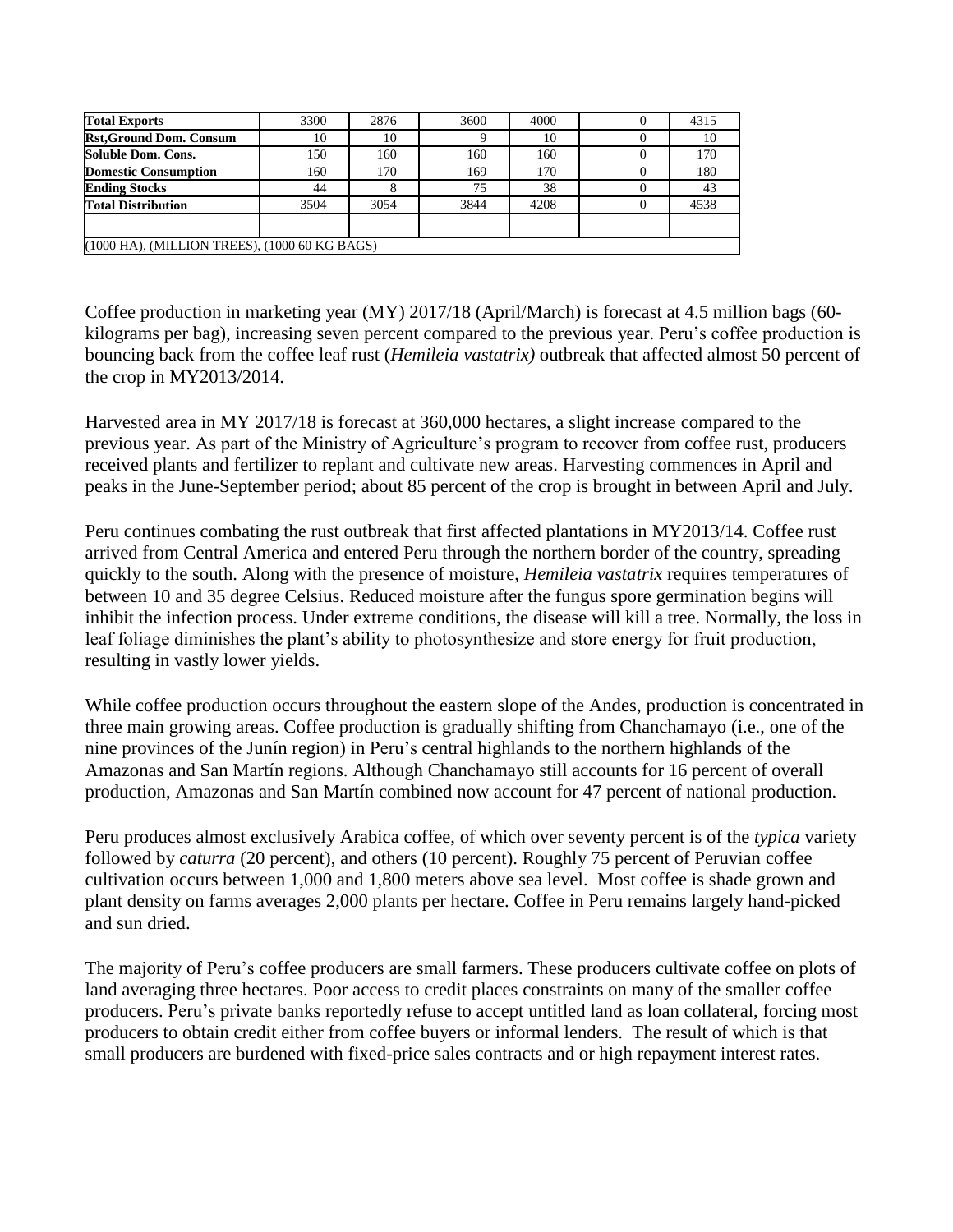Small producers often form associations or cooperatives to obtain better prices, improve post-harvest production handling, and cooperate on more effective marketing strategies. Some of the larger of these associations have membership numbers of over 2,000 producers. The more sophisticated of these associations have financial institutions that provide producer loans, which partially subsidize production costs through technical assistance aimed at improving crop quality and yields. Cooperatives will market production directly or through coffee traders.

Under more normal circumstances, yields can reach upwards of 2,500 kilograms per hectare (42, 60-kg bags) on well managed plantations. On the less well managed coffee farms, yields drop to around 800 kilograms per hectare (13, 60-kg bags) due to poor cultivation practices and limited fertilizer use. Average yields in MY 2016/17 are estimated at 710 kilograms per hectare and is expected at 750 kilograms per hectare in MY 2017/18.

High plant replacement costs remain a concern. Sources indicate it costs \$3,000 per hectare to replace old, less productive and or diseased plants. This forces many producers to replant on average every twenty to thirty years instead of every ten years as in other coffee producing countries. Annual plant maintenance costs on average about \$1,200 per hectare. Based on these and other factors, FAS Lima calculates the average cost of production at about \$1.75 per kilogram, 49 percent of which is labor.

Though coffee rust infestation has been reduced to 20 percent of the area, many coffee producers in the central highlands of Peru are still facing financial challenges. While all producers are affected, organic coffee producers are the most impacted. Organic fields yield twelve to fifteen 100 pound bags per hectare compared to forty-five to fifty 100 pound bags per hectare of conventional fields. The premium paid for organic coffee, no more than \$40 per 100-pound bag, does not compensate for the low productivity. Moreover, organic producers have to face total destruction of their fields since fungicides cannot be used to control rust. Peru's organic producers are mostly poorer, small-scale farmers.

#### **Consumption:**

Domestic consumption in MY 2017/18 is estimated at 180,000 bags, increasing 10,000 bags compared to MY 2016/17. While overall coffee consumption remains low, it has nonetheless doubled in the past five years. Peru, with a population of 30 million, has an annual per capita consumption of 650 grams. This contrasts with neighboring Colombia where per capita consumption reaches two kilograms, or Brazil where it exceeds four kilograms.

Peruvians are primarily consumers of soluble (instant) coffee. Instant coffee accounts for 75 percent of total domestic coffee consumption. Nonetheless, consumption patterns are changing and a roasted, ground coffee drinking culture is taking root. Coffee consumption among young, urban consumers is growing; consumption levels are now reaching the one kilogram per capita threshold. Domestic coffee consumption still only accounts for about 10 percent of total production. Small corner stores (60 percent) and supermarkets (30 percent) account for the bulk of domestic coffee sales.

### **Trade:**

Peru's exports of coffee in MY 2017/18 are forecast at 4.3 million bags, up eight percent compared to our MY 2016/17 estimate of 4 million bags. We foresee export volumes increasing as the coffee leaf rust outbreak abates and planted area expands as a result of the government's program to renew 80,000 hectares of coffee land.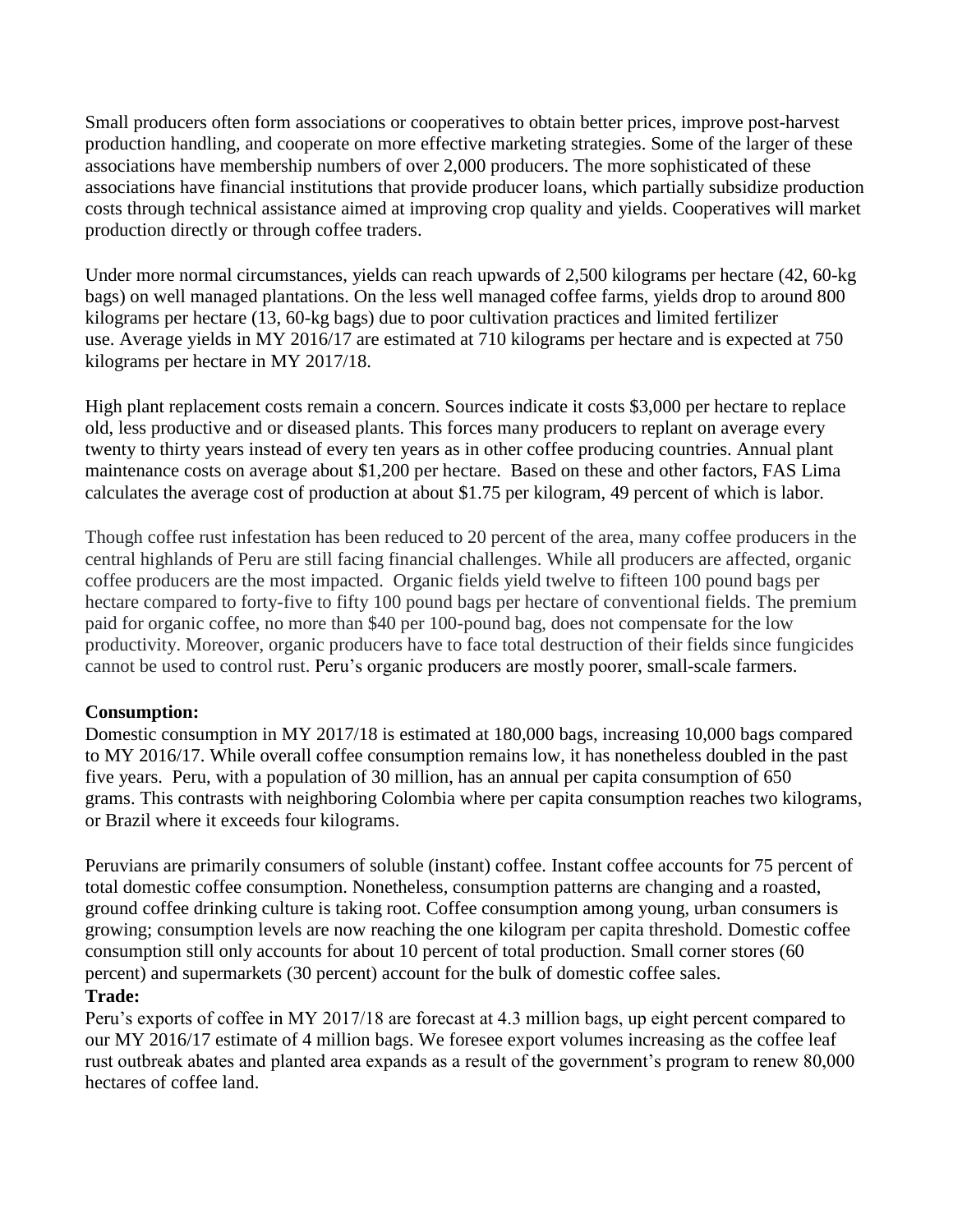| <b>Export Trade Matrix</b> |               |  |  |  |  |  |  |
|----------------------------|---------------|--|--|--|--|--|--|
| <b>Country</b>             | Peru          |  |  |  |  |  |  |
| <b>Commodity</b>           | Coffee, Green |  |  |  |  |  |  |
| Time Period                | CY 2016       |  |  |  |  |  |  |
| Exports for:               |               |  |  |  |  |  |  |
| U.S.                       | 65,172        |  |  |  |  |  |  |
| Others                     |               |  |  |  |  |  |  |
| Germany                    | 59,303        |  |  |  |  |  |  |
| Belgium                    | 23,612        |  |  |  |  |  |  |
| Sweden                     | 11,413        |  |  |  |  |  |  |
| Canada                     | 9,430         |  |  |  |  |  |  |
| South Korea                | 9,030         |  |  |  |  |  |  |
| Others                     | 62,260        |  |  |  |  |  |  |
| <b>Grand Total</b>         | 240.220       |  |  |  |  |  |  |

Source: SUNAT, Peruvian Customs

Peru's total calendar year (CY) 2016 exports reached 4 million bags (240,220 MT). The United States was the lead market for Peruvian coffee, accounting for 27 percent of total exports. Germany and Belgium were also important export markets with 25 and 10 percent of exports respectively. Export prices for Peruvian coffee averaged \$3,164 per metric ton in CY 2016, five percent lower than CY 2015.

Coffee prices had a significant recovery, from \$130 per hwt in May 2016 to a peak of \$180 per hwt in November 2016. Since that time prices have fallen again reaching \$129 per hwt in April 2017.

Peru, with some 90,000 certified organic hectares, is the world's leading exporter of organic coffee. A significant portion of Peru's coffee exports are organic, attributed in large part to the smaller growers' inability to pay for costly chemical fertilizers and pesticides. Foreign demand for specialty coffee motivates some smaller growers to seek out specialized certification. Current certifications, accessible even to smaller coffee farmers include:

- Fair Trade: Certified by Fair Trade Labeling Organizations International (FLO)
- Organic: Certified by several agencies such as USDA's National Organic Program (NOP), Japanese Agricultural Standards (JAS), Natureland, and the Organic Crop Improvement Association (OCIA)
- Sustainable Coffee: Certified by the Rainforest Alliance
- Café Practice: Certified by Starbucks
- Other certifications include bat friendly and bird friendly

**Peru Export Statistics Commodity: 0901, Coffee, Whether Or Not Roasted Or Decaffeinated; Coffee Husks And Skins; Coffee Substitutes Containing Coffee** Monthly Series: 04/2016 - 02/2017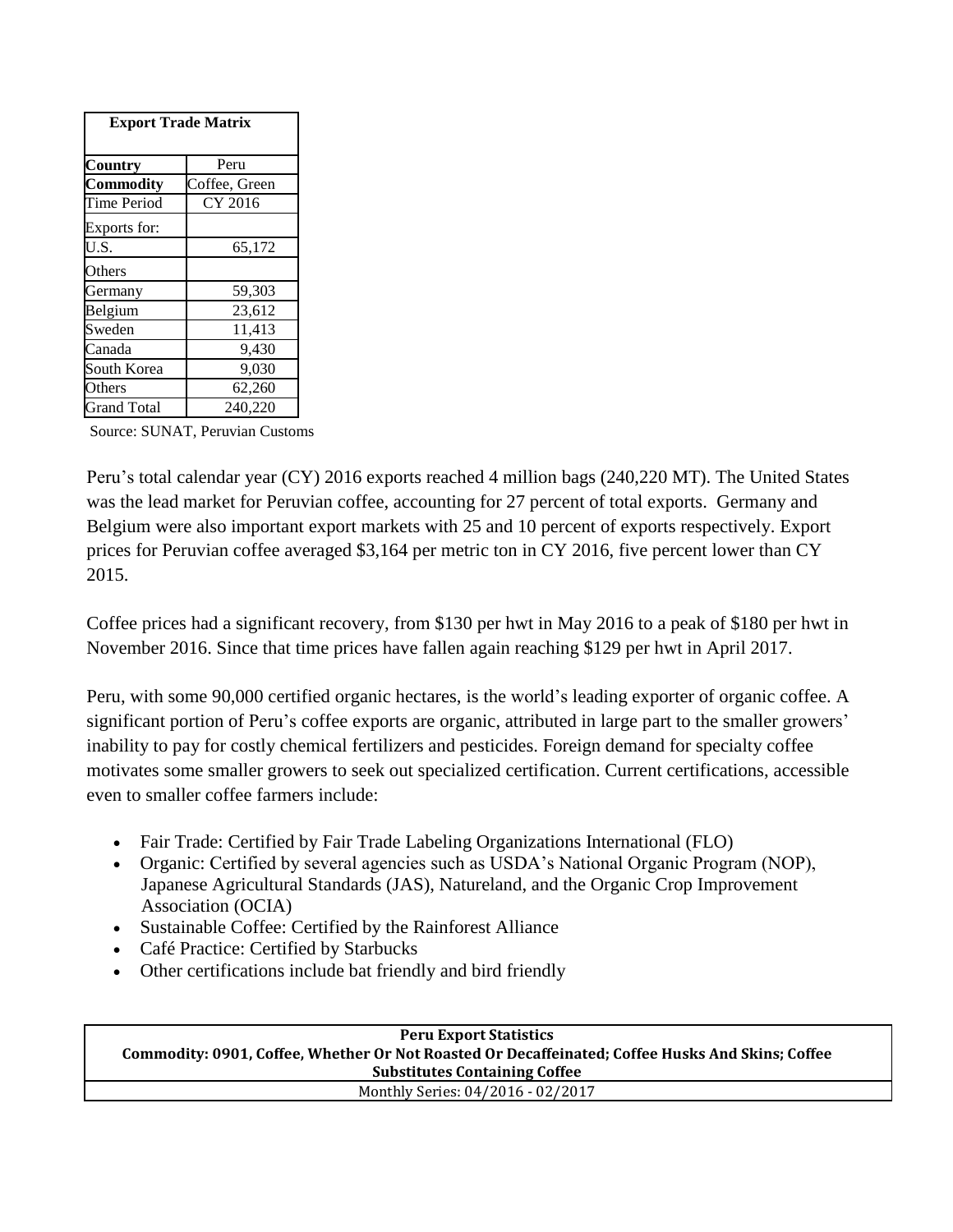|                         |             |                          | Unit Value (United States Dollars) |                          |                          |             |             |                |             |                          |                          |             |
|-------------------------|-------------|--------------------------|------------------------------------|--------------------------|--------------------------|-------------|-------------|----------------|-------------|--------------------------|--------------------------|-------------|
| Partner<br>Country      | Un<br>it    | 04/20<br>16              | 05/20<br>16                        | 06/20<br>16              | 07/20<br>16              | 08/20<br>16 | 09/20<br>16 | 10/20<br>16    | 11/20<br>16 | 12/20<br>16              | 01/20<br>17              | 02/20<br>17 |
| World                   | $\mathbf T$ | 2,426                    | 2,602                              | 3,017                    | 3,184                    | 3,120       | 3,236       | 3,308          | 3,326       | 3,315                    | 3,086                    | 2,647       |
| Denmark                 | T           | 4,189                    | 3,316                              | $\overline{\phantom{a}}$ | $\overline{\phantom{a}}$ |             | 3,777       | 3,020          | 3,423       | 3,481                    | $\overline{\phantom{a}}$ | 4,189       |
| Japan                   | T           | 2,829                    | 2,81<br>$\boldsymbol{0}$           | 3,133                    | 3,574                    | 3,587       | 3,840       | 3,738          | 3,644       | 4,048                    | 4,251                    | 4,013       |
| Canada                  | $\mathbf T$ | 2,679                    | 4,189                              | 3,557                    | 3,785                    | 3,424       | 3,621       | 3,769          | 3,969       | 4,083                    | 3,841                    | 3,987       |
| Ireland                 | $\rm T$     | $\overline{\phantom{a}}$ |                                    | 3,527                    | 4,429                    | 4,222       | 3,940       | 4,252          | 4,764       | 4,570                    |                          | 3,943       |
| Sweden                  | $\rm T$     | $\overline{\phantom{a}}$ | 3,054                              | 3,090                    | 3,270                    | 3,544       | 3,652       | 3,490          | 3,856       | 3,796                    | 3,746                    | 3,753       |
| Germany                 | T           | 2,87<br>5                | 3,109                              | 3,067                    | 3,206                    | 3,141       | 3,275       | 3,381          | 3,414       | 3,573                    | 3,359                    | 3,551       |
| Australia               | T           | 3,522                    | 2,976                              | 3,851                    | 3,631                    | 3,728       | 3,423       | 3,861          | 3,915       | 4,442                    | 3,804                    | 3,521       |
| Belgium                 | $\mathbf T$ | 2,844                    | 3,842                              | 3,329                    | 3,410                    | 3,255       | 3,412       | 3,459          | 3,455       | 3,425                    | 3,433                    | 3,451       |
| United<br>Kingdom       | T           | $\overline{\phantom{a}}$ | 3,279                              | 3,348                    | 3,673                    | 3,513       | 3,625       | 3,739          | 3,763       | 3,866                    | 3,975                    | 3,387       |
| France                  | $\mathbf T$ | 2,980                    | 3,337                              | 3,267                    | 3,072                    | 3,271       | 3,575       | 3,415          | 3,189       | 3,000                    | 4,453                    | 3,272       |
| Israel                  | $\mathbf T$ | $\overline{\phantom{a}}$ | $\overline{\phantom{a}}$           | $\overline{\phantom{a}}$ | $\overline{\phantom{a}}$ | 2,830       | 3,103       | 2,880          | 2,890       | 2,854                    | $\overline{\phantom{a}}$ | 3,120       |
| United<br><b>States</b> | $\rm T$     | 2,690                    | 2,971                              | 3,013                    | 3,273                    | 3,302       | 3,489       | 3,497          | 3,454       | 3,382                    | 3,290                    | 3,066       |
| Argentin<br>a           | $\rm T$     | $\overline{\phantom{a}}$ | $\overline{\phantom{a}}$           | $\overline{\phantom{a}}$ | $\overline{\phantom{a}}$ | 3,190       | 3,190       | $\blacksquare$ | 3,190       | $\overline{\phantom{a}}$ | $\overline{\phantom{a}}$ | 2,994       |
| Netherla<br>nds         | T           | 4,203                    | $\overline{\phantom{a}}$           | 3,343                    | 3,523                    | 3,387       | 3,429       | 3,447          | 3,566       | 3,534                    | 3,570                    | 2,961       |
| Italy                   | $\rm T$     | 2,728                    | 2,987                              | 2,775                    | 3,005                    | 3,001       | 3,178       | 3,127          | 3,170       | 2,873                    | 2,773                    | 2,265       |

## **Policy:**

In 2013, the Ministry of Agriculture and Irrigation established a program to renew 80,000 hectares of coffee land over the next four years. Some \$70 million has been budgeted for this program, and funds will be channeled through the country's AgroBanco (i.e., agricultural development bank). These loans are to be repaid in eight years at a ten percent interest rate. While some farmers are questioning the credit terms, these are understood to be better than what the country's private banking sector is currently offering.

The Peruvian Government has made international coffee promotion a national priority. PromPeru (i.e., Peru's export promotion agency) and its commercial offices overseas actively promote Peruvian coffee. At the same time, some local government agencies and non-governmental organizations are promoting organic coffee production as a means for increasing farmers' income.

Peru's coffee sector generates 855,000 jobs in otherwise remote, impoverished areas of the country. The government, through DEVIDA, encourages coffee production as an alternative crop to coca leaf cultivation.